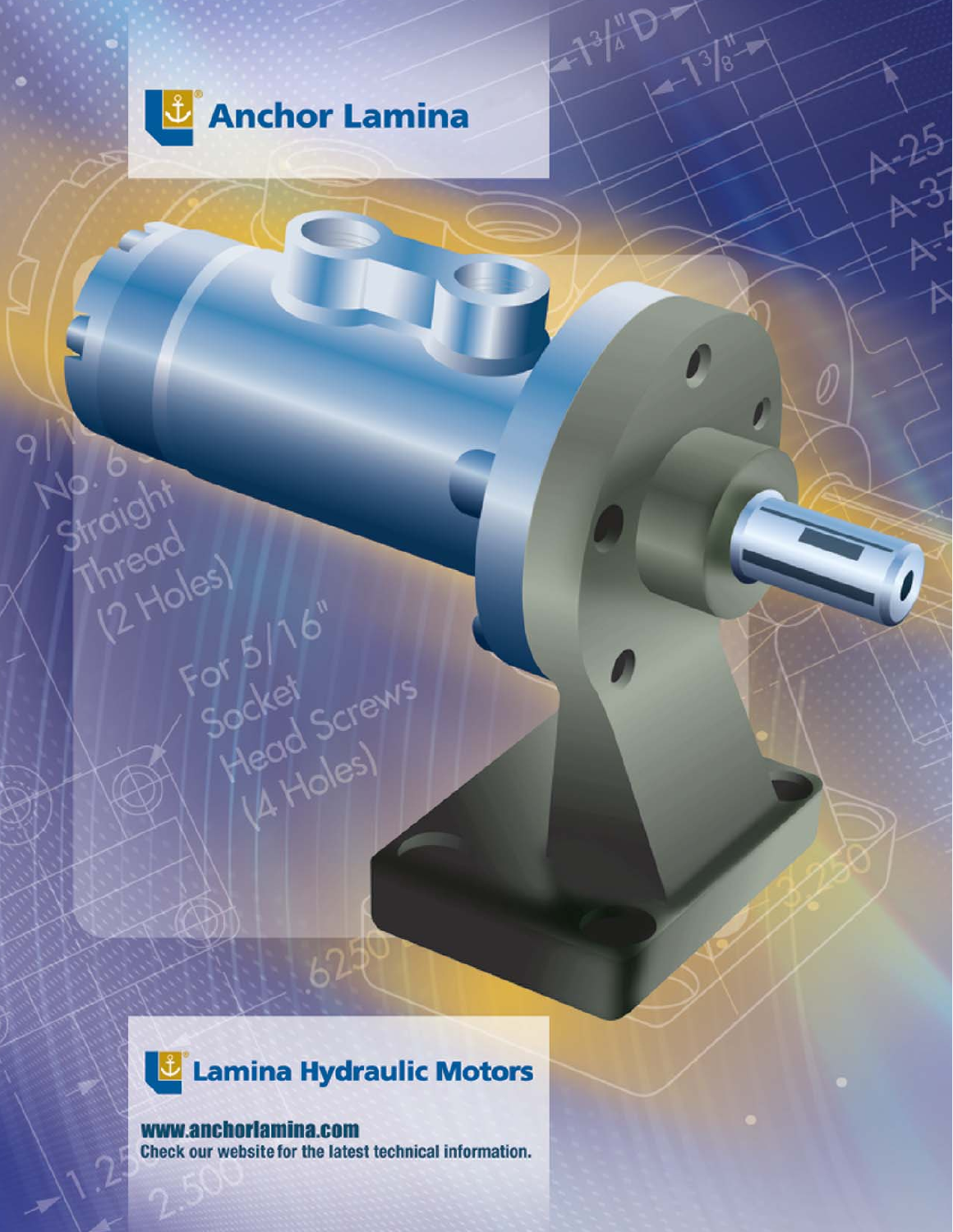# **Lamina Hydraulic Motors**

# TYPICAL APPLICATIONS

Hydraulic motors manufactured by Lamina have a main shaft that can be readily adapted by use of chuck or collet to hold tools for rotary machining operations, such as drilling, boring, reaming and the like. The unusual small size of these motors makes them a natural choice for many applications.

- Chicken processing machinery
- Reactor repair
- Plastic Injection molding, thread core remover
- Oil pipeline inspection equipment
- Box sealing equipment
- Tool manipulator, undersea, oil well
- Camera manipulator, undersea
- Camera manipulator, nuclear reactor
- Drill and tap machine tool
- Gang (multiple) drilling, wood
- Electric motor coil winder
- Electrical discharge (E.D.M.) machines
- Plywood machines (brushes)
- Jumbo jet maintenance jacks
- C.N.C., D.N.C., T.C. tool changer drives
- Orange peeling machines
- Sewing machines, automatic XY control
- Diamond wheel dresser
- Milling, sawing applications
- Fan drives
- Agricultural applications
- Conveyor drives
- Automatic clamping
- Drill pointer machines
- Textile washing agitators
- Pipe valve openers
- Dynamite blast hole pump drive
- Index mechanism
- Hose reel retraction



 *Standard Round Flanges*



All flange styles are available in aluminum. The port locations are identified by the red lines.

(All dimensions are in inches and are for reference only)

2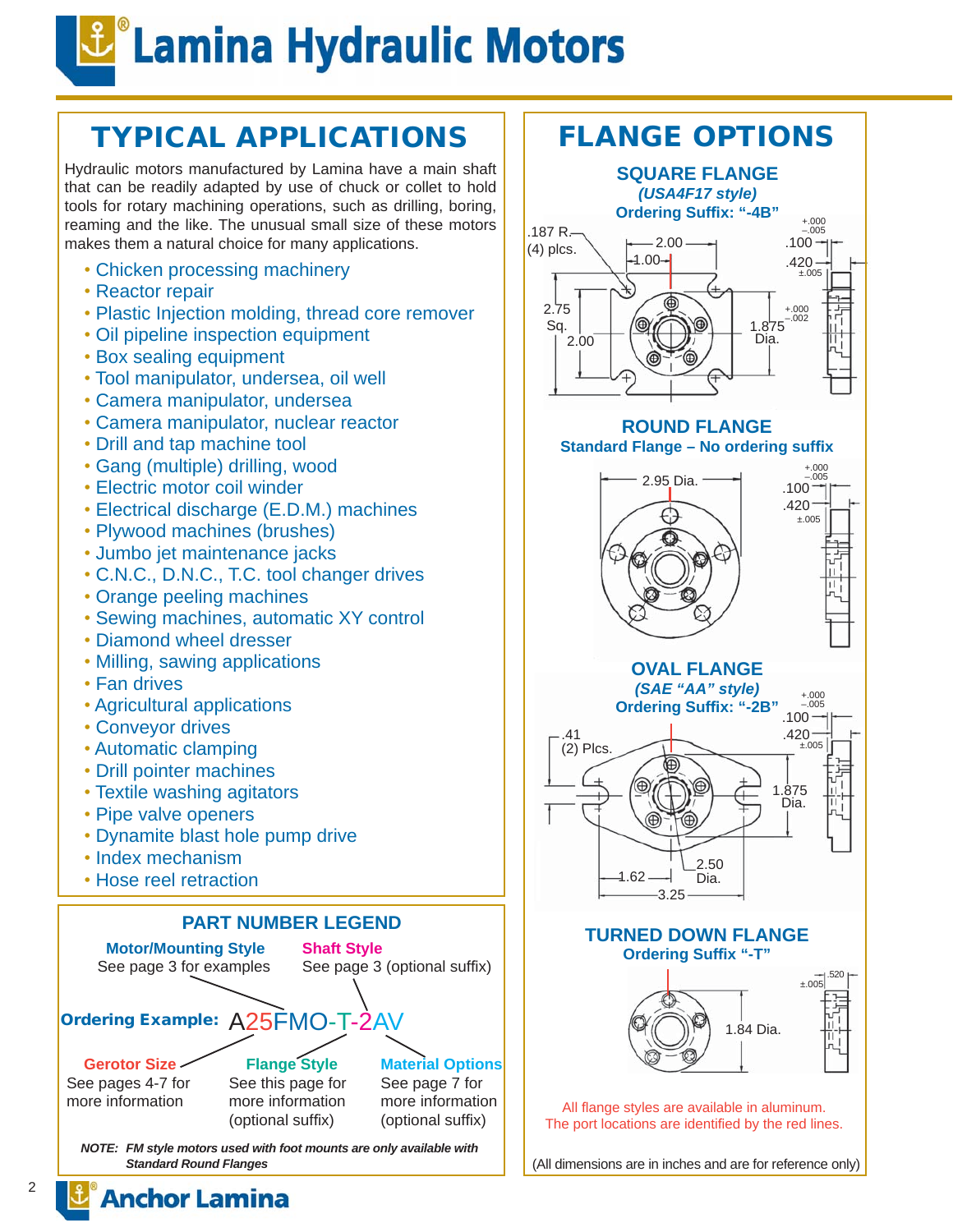# **E** Lamina Hydraulic Motors



11/32 inch Diameter,

(4 Holes) Spaced on a 5 hole **Radius** 



To order specify: A25F, A37F, A50F, A62F, A100F, A125F



# **E** Anchor Lamina

**these options will require lead time.**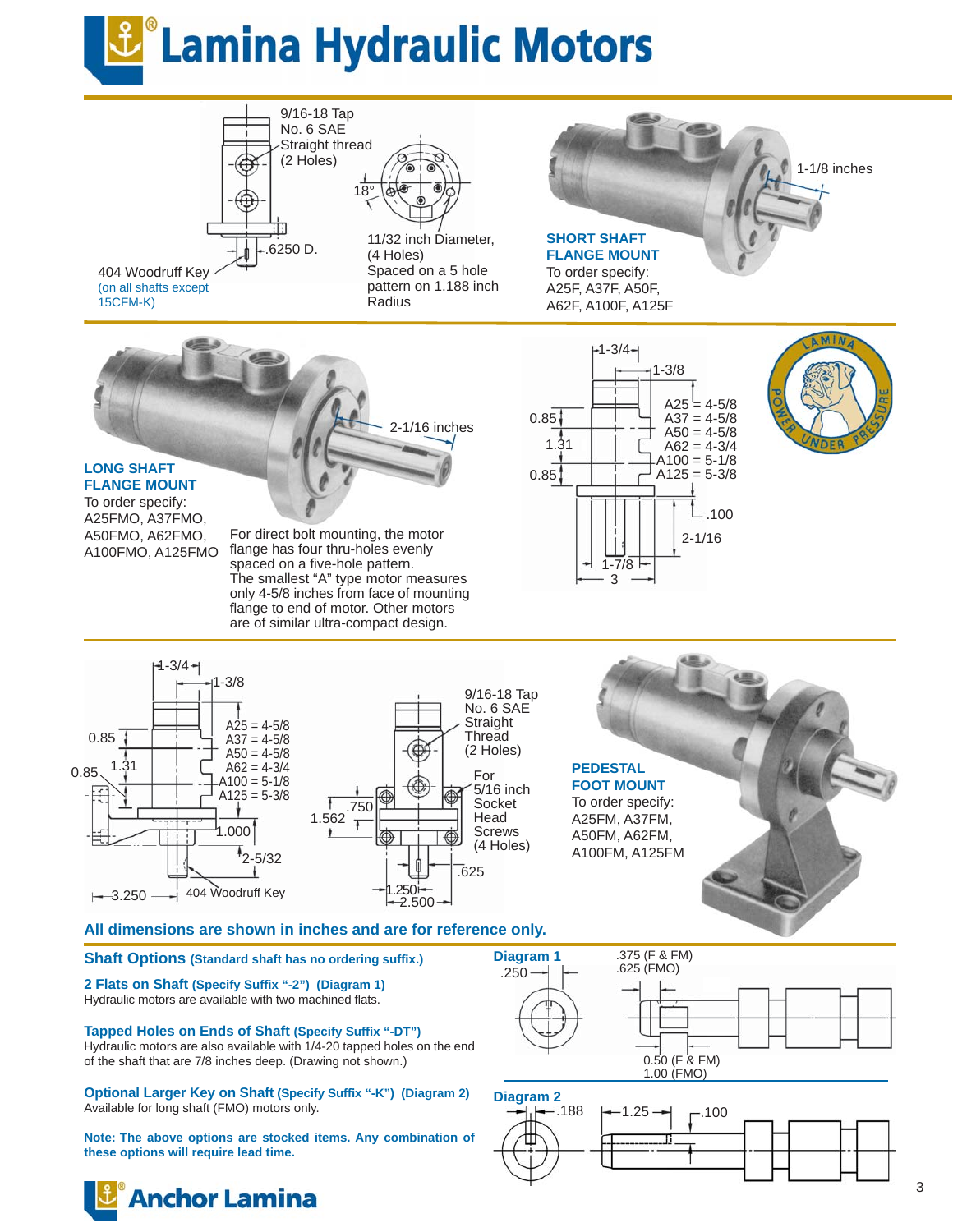### **TORQUE** (Inch-pounds)

### **ORDER MOTOR BY SIZE WITH SUFFIX:**

#### **"F" Flange Mount Short Shaft**

**"FM" Pedestal Foot Mount**

#### **"FMO" Flange Mount Long Shaft**

Lamina Hydraulic Motors have a "letter-numberletter" designation that indicates the type of motor, size of gerotor, and mounting method required. For example: a motor having a 1/2 inch flange and a short shaft, would be indicated as A50F.

Order motors with optional features according to the following suffixes:

"-T" Turned down flange "**-2B**" Oval Flange "**-4B**" Square Flange "-2" Two flats on shaft "**-DT**" Shaft end tapped "**-K**" Longer Key "**A**" Aluminum body and flange "**V**" with Viton seal

Refer to example on bottom of page 2.

When selecting your motor for a specific application, you must remember that the peak motor torque and RPM must be sufficient to meet the most severe demands of the application.

**L** Anchor Lamina

| G                       | <b>RPM</b>                  |          |           |            |            |            |            |            | <b>A25 MOTOR</b> |            |            |            |             |             |             |             |
|-------------------------|-----------------------------|----------|-----------|------------|------------|------------|------------|------------|------------------|------------|------------|------------|-------------|-------------|-------------|-------------|
| P                       | and                         |          |           |            |            |            |            |            | PSI              |            |            |            |             |             |             |             |
| M                       | <b>TORQUE</b>               | 100      | 200       | 300        | 400        | 500        | 600        | 700        | 800              | 900        | 1000       | 1100       | 1200        | 1300        | 1400        | 1500        |
|                         | <b>RPM</b><br><b>TORQUE</b> | 314<br>6 | 298<br>17 | 282<br>27  | 265<br>37  | 249<br>47  | 233<br>58  | 216<br>68  | 200<br>78        | 184<br>88  | 168<br>98  | 151<br>109 | 135<br>119  | 119<br>129  | 103<br>139  | 86<br>149   |
| $\overline{2}$          | <b>RPM</b><br><b>TORQUE</b> | 596<br>3 | 580<br>14 | 563<br>24  | 547<br>34  | 531<br>44  | 515<br>54  | 498<br>65  | 482<br>75        | 466<br>85  | 450<br>95  | 433<br>106 | 417<br>116  | 401<br>126  | 385<br>136  | 368<br>146  |
| 3                       | <b>RPM</b><br><b>TORQUE</b> |          | 862<br>11 | 845<br>21  | 829<br>31  | 813<br>41  | 797<br>51  | 780<br>62  | 764<br>72        | 748<br>82  | 732<br>92  | 715<br>102 | 699<br>113  | 683<br>123  | 667<br>133  | 650<br>143  |
| $\overline{\mathbf{4}}$ | <b>RPM</b><br><b>TORQUE</b> |          | 1144<br>8 | 1127<br>18 | 1111<br>28 | 1095<br>38 | 1079<br>48 | 1062<br>59 | 1046<br>69       | 1030<br>79 | 1014<br>89 | 997<br>99  | 981<br>110  | 965<br>120  | 948<br>130  | 932<br>140  |
| 5                       | <b>RPM</b><br><b>TORQUE</b> |          | 1426      | 1409<br>15 | 1393<br>25 | 1377<br>35 | 1361<br>45 | 1344<br>56 | 1328<br>66       | 1312<br>76 | 1295<br>86 | 1279<br>96 | 1263<br>107 | 1247<br>117 | 1230<br>127 | 1214<br>137 |
| 6                       | <b>RPM</b><br><b>TORQUE</b> |          |           | 1691<br>12 | 1675<br>22 | 1659<br>32 | 1642<br>42 | 1626<br>52 | 1610<br>63       | 1594<br>73 | 1577<br>83 | 1561<br>93 | 1545<br>104 | 1529<br>114 | 1512<br>124 | 1496<br>134 |
|                         | <b>RPM</b><br><b>TORQUE</b> |          |           | 1973<br>9  | 1957<br>19 | 1941<br>29 | 1924<br>39 | 1908<br>49 | 1892<br>60       | 1876<br>70 | 1859<br>80 | 1843<br>90 | 1827<br>100 | 1811<br>111 | 1794<br>121 | 1778<br>131 |
| 8                       | <b>RPM</b><br><b>TORQUE</b> |          |           | 2255       | 2239<br>16 | 2223<br>26 | 2206<br>36 | 2190<br>46 | 2174<br>57       | 2158<br>67 | 2141<br>77 | 2125<br>87 | 2109<br>97  | 2093<br>108 | 2076<br>118 | 2060<br>128 |

## gerotor, a standard round **TORQUE** (Inch-pounds)

| G | <b>RPM</b>                  |           |           |            |            |            |            |            | <b>A37 MOTOR</b> |             |             |             |             |             |             |             |
|---|-----------------------------|-----------|-----------|------------|------------|------------|------------|------------|------------------|-------------|-------------|-------------|-------------|-------------|-------------|-------------|
| P | and                         |           |           |            |            |            |            |            | PSI              |             |             |             |             |             |             |             |
| M | <b>TORQUE</b>               | 100       | 200       | 300        | 400        | 500        | 600        | 700        | 800              | 900         | 1000        | 1100        | 1200        | 1300        | 1400        | 1500        |
|   | <b>RPM</b><br><b>TORQUE</b> | 210<br>14 | 201<br>29 | 192<br>44  | 183<br>59  | 173<br>74  | 164<br>88  | 155<br>103 | 146<br>118       | 136<br>133  | 127<br>148  | 118<br>163  | 109<br>178  | 100<br>192  | 90<br>207   | 81<br>222   |
|   | <b>RPM</b><br><b>TORQUE</b> | 410<br>9  | 401<br>24 | 392<br>39  | 383<br>53  | 373<br>68  | 364<br>83  | 355<br>98  | 346<br>113       | 337<br>128  | 327<br>143  | 318<br>157  | 309<br>172  | 300<br>187  | 290<br>202  | 281<br>217  |
| 3 | <b>RPM</b><br><b>TORQUE</b> | 610<br>4  | 601<br>18 | 592<br>33  | 583<br>48  | 573<br>63  | 564<br>78  | 555<br>93  | 546<br>108       | 537<br>122  | 527<br>137  | 518<br>152  | 509<br>167  | 500<br>182  | 490<br>197  | 481<br>212  |
| 4 | <b>RPM</b><br><b>TORQUE</b> |           | 801<br>13 | 792<br>28  | 783<br>43  | 773<br>58  | 764<br>73  | 755<br>87  | 746<br>102       | 737<br>117  | 727<br>132  | 718<br>147  | 709<br>162  | 700<br>177  | 690<br>192  | 681<br>206  |
| 5 | <b>RPM</b><br><b>TORQUE</b> |           |           | 992<br>23  | 983<br>38  | 974<br>52  | 964<br>67  | 955<br>82  | 946<br>97        | 937<br>112  | 927<br>127  | 918<br>142  | 909<br>157  | 900<br>171  | 891<br>186  | 881<br>201  |
| 6 | <b>RPM</b><br><b>TORQUE</b> |           |           | 1192<br>18 | 1183<br>32 | 1174<br>47 | 1164<br>62 | 1155<br>77 | 1146<br>92       | 1137<br>107 | 1127<br>122 | 1118<br>136 | 1109<br>151 | 1100<br>166 | 1091<br>181 | 1081<br>196 |
| 7 | <b>RPM</b><br><b>TORQUE</b> |           |           | 1392<br>12 | 1383<br>27 | 1374<br>42 | 1364<br>57 | 1355<br>72 | 1346<br>87       | 1337<br>101 | 1327<br>116 | 1318<br>131 | 1309<br>146 | 1300<br>161 | 1291<br>176 | 1281<br>191 |
| 8 | <b>RPM</b><br><b>TORQUE</b> |           |           | 1592       | 1583<br>22 | 1574<br>37 | 1564<br>52 | 1555<br>66 | 1546<br>81       | 1537<br>96  | 1528<br>111 | 1518<br>126 | 1509<br>141 | 1500<br>156 | 1491<br>170 | 1481<br>185 |

## **TORQUE** (Inch-pounds)

| G              | <b>RPM</b>                  |           |           |            |            |            |            |             | <b>A50 MOTOR</b> |             |             |             |             |             |             |             |
|----------------|-----------------------------|-----------|-----------|------------|------------|------------|------------|-------------|------------------|-------------|-------------|-------------|-------------|-------------|-------------|-------------|
| Р              | and                         |           |           |            |            |            |            |             | <b>PSI</b>       |             |             |             |             |             |             |             |
| M              | <b>TORQUE</b>               | 100       | 200       | 300        | 400        | 500        | 600        | 700         | 800              | 900         | 1000        | 1100        | 1200        | 1300        | 1400        | 1500        |
| $\overline{1}$ | <b>RPM</b><br><b>TORQUE</b> | 156<br>18 | 153<br>37 | 150<br>56  | 146<br>75  | 143<br>94  | 140<br>113 | 136<br>132  | 133<br>151       | 129<br>170  | 126<br>189  | 122<br>208  | 118<br>227  | 115<br>246  | 111<br>265  | 107<br>284  |
| $\overline{2}$ | <b>RPM</b><br><b>TORQUE</b> | 306<br>15 | 302<br>34 | 299<br>52  | 296<br>71  | 292<br>90  | 289<br>109 | 285<br>128  | 282<br>147       | 278<br>166  | 275<br>185  | 271<br>205  | 267<br>224  | 264<br>243  | 260<br>262  | 256<br>281  |
| 3              | <b>RPM</b><br><b>TORQUE</b> | 456<br>10 | 453<br>29 | 450<br>48  | 446<br>67  | 443<br>86  | 439<br>105 | 436<br>124  | 432<br>143       | 429<br>162  | 425<br>181  | 421<br>200  | 418<br>220  | 414<br>239  | 410<br>258  | 406<br>277  |
| $\overline{4}$ | <b>RPM</b><br><b>TORQUE</b> | 608<br>5  | 605<br>24 | 601<br>43  | 598<br>62  | 595<br>81  | 591<br>100 | 588<br>119  | 584<br>138       | 580<br>157  | 577<br>177  | 573<br>196  | 569<br>215  | 566<br>234  | 562<br>253  | 558<br>272  |
| 5              | <b>RPM</b><br><b>TORQUE</b> |           | 752<br>19 | 750<br>38  | 747<br>57  | 745<br>76  | 743<br>95  | 741<br>114  | 737<br>133       | 733<br>152  | 730<br>171  | 726<br>190  | 722<br>209  | 718<br>228  | 714<br>247  | 710<br>267  |
| 6              | <b>RPM</b><br><b>TORQUE</b> |           | 902<br>12 | 901<br>31  | 900<br>50  | 898<br>69  | 895<br>88  | 892<br>107  | 890<br>127       | 888<br>146  | 884<br>165  | 880<br>184  | 877<br>203  | 873<br>222  | 869<br>242  | 865<br>261  |
| $\overline{7}$ | <b>RPM</b><br><b>TORQUE</b> |           | 1057<br>5 | 1053<br>24 | 1050<br>43 | 1048<br>62 | 1047<br>81 | 1046<br>100 | 1044<br>120      | 1042<br>139 | 1040<br>158 | 1036<br>177 | 1032<br>196 | 1028<br>215 | 1024<br>235 | 1020<br>254 |
| 8              | <b>RPM</b><br><b>TORQUE</b> |           |           | 1206<br>16 | 1205<br>35 | 1204<br>54 | 1203<br>74 | 1202<br>93  | 1200<br>112      | 1198<br>131 | 1196<br>150 | 1193<br>169 | 1189<br>188 | 1186<br>208 | 1182<br>227 | 1178<br>246 |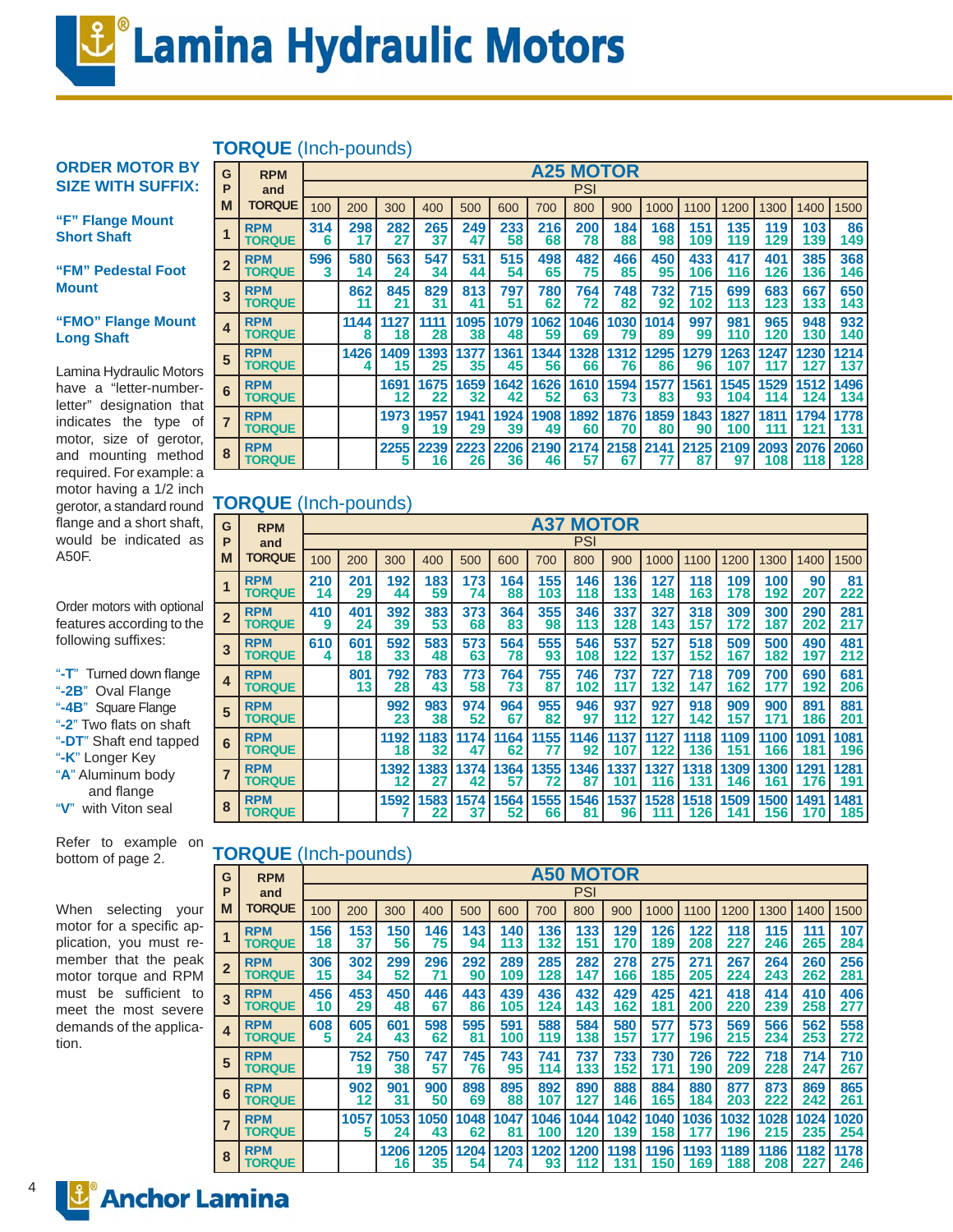**Lamina Hydraulic Motors** 

### **TORQUE** (Inch-pounds)

| G                       | <b>RPM</b>                  |           |           |           |           |            |            |            | <b>A62 MOTOR</b> |            |            |            |            |            |            |            |
|-------------------------|-----------------------------|-----------|-----------|-----------|-----------|------------|------------|------------|------------------|------------|------------|------------|------------|------------|------------|------------|
| P                       | and                         |           |           |           |           |            |            |            | PSI              |            |            |            |            |            |            |            |
| M                       | TORQUE                      | 100       | 200       | 300       | 400       | 500        | 600        | 700        | 800              | 900        | 1000       | 1100       | 1200       | 1300       | 1400       | 1500       |
|                         | <b>RPM</b><br><b>TORQUE</b> | 119<br>26 | 117<br>50 | 114<br>74 | 110<br>98 | 105<br>122 | 100<br>146 | 94<br>171  | 88<br>195        | 81<br>219  | 73<br>243  | 64<br>267  | 54<br>291  | 44<br>315  | 34<br>339  | 22<br>363  |
| $\overline{\mathbf{z}}$ | <b>RPM</b><br><b>TORQUE</b> | 236<br>22 | 233<br>46 | 230<br>70 | 227<br>95 | 222<br>119 | 217<br>143 | 211<br>167 | 204<br>191       | 197<br>215 | 188<br>239 | 180<br>263 | 170<br>287 | 160<br>311 | 149<br>335 | 137<br>360 |
| $\overline{\mathbf{3}}$ | <b>RPM</b><br><b>TORQUE</b> | 355<br>17 | 352<br>42 | 349<br>66 | 345<br>90 | 341<br>114 | 335<br>138 | 329<br>163 | 322<br>187       | 315<br>211 | 306<br>235 | 297<br>259 | 288<br>283 | 277<br>307 | 266<br>332 | 254<br>356 |
| 4                       | <b>RPM</b><br><b>TORQUE</b> | 476<br>12 | 474<br>36 | 471<br>60 | 467<br>84 | 462<br>109 | 456<br>133 | 450<br>157 | 443<br>181       | 435<br>206 | 427<br>230 | 418<br>254 | 408<br>278 | 397<br>302 | 386<br>327 | 374<br>351 |
| 5                       | <b>RPM</b><br><b>TORQUE</b> | 600<br>5  | 598<br>30 | 594<br>54 | 590<br>78 | 585<br>102 | 580<br>126 | 573<br>151 | 566<br>175       | 558<br>199 | 550<br>224 | 540<br>248 | 530<br>272 | 519<br>296 | 508<br>321 | 495<br>345 |
| 6                       | <b>RPM</b><br><b>TORQUE</b> |           | 724<br>22 | 721<br>46 | 717<br>70 | 712<br>95  | 706<br>119 | 699<br>143 | 692<br>168       | 684<br>192 | 675<br>216 | 666<br>241 | 655<br>265 | 644<br>290 | 632<br>314 | 620<br>338 |
| $\overline{7}$          | <b>RPM</b><br><b>TORQUE</b> |           | 854<br>13 | 850<br>37 | 846<br>62 | 841<br>86  | 835<br>110 | 828<br>135 | 821<br>159       | 813<br>184 | 804<br>208 | 794<br>233 | 783<br>257 | 772<br>281 | 760<br>306 | 747<br>330 |
| 8                       | <b>RPM</b><br><b>TORQUE</b> |           |           | 982<br>27 | 978<br>52 | 973<br>76  | 967<br>101 | 960<br>125 | 952<br>150       | 944<br>174 | 935<br>199 | 925<br>223 | 914<br>248 | 902<br>272 | 890<br>297 | 877<br>321 |

**TORQUE** (Inch-pounds)

| G                       | <b>RPM</b>                  | <b>A100 MOTOR</b> |           |            |            |            |            |            |            |            |            |            |            |            |            |            |
|-------------------------|-----------------------------|-------------------|-----------|------------|------------|------------|------------|------------|------------|------------|------------|------------|------------|------------|------------|------------|
| P                       | and                         |                   |           |            |            |            |            |            | PSI        |            |            |            |            |            |            |            |
| M                       | <b>TORQUE</b>               | 100               | 200       | 300        | 400        | 500        | 600        | 700        | 800        | 900        | 1000       | 1100       | 1200       | 1300       | 1400       | 1500       |
|                         | <b>RPM</b><br><b>TORQUE</b> | 80<br>38          | 76<br>78  | 71<br>117  | 66<br>156  | 59<br>195  | 52<br>233  | 45<br>272  | 37<br>310  | 28<br>348  | 19<br>386  | 9<br>423   |            |            |            |            |
| $\overline{\mathbf{z}}$ | <b>RPM</b><br><b>TORQUE</b> | 151<br>35         | 147<br>74 | 142<br>114 | 136<br>153 | 129<br>192 | 122<br>231 | 115<br>269 | 106<br>308 | 98<br>346  | 88<br>384  | 78<br>422  | 67<br>459  | 56<br>496  | 44<br>534  | 31<br>570  |
| $\overline{\mathbf{3}}$ | <b>RPM</b><br><b>TORQUE</b> | 223<br>30         | 219<br>70 | 214<br>109 | 208<br>148 | 201<br>187 | 194<br>226 | 186<br>265 | 178<br>304 | 168<br>342 | 159<br>380 | 148<br>418 | 137<br>456 | 126<br>494 | 113<br>531 | 100<br>568 |
| 4                       | <b>RPM</b><br><b>TORQUE</b> | 297<br>23         | 293<br>63 | 287<br>103 | 281<br>142 | 275<br>181 | 267<br>220 | 259<br>259 | 250<br>298 | 241<br>337 | 231<br>375 | 220<br>413 | 209<br>451 | 197<br>489 | 185<br>527 | 171<br>564 |
| 5                       | <b>RPM</b><br><b>TORQUE</b> | 373<br>15         | 368<br>55 | 363<br>94  | 357<br>134 | 350<br>173 | 342<br>213 | 334<br>252 | 325<br>291 | 316<br>330 | 305<br>368 | 294<br>407 | 283<br>445 | 270<br>483 | 258<br>521 | 244<br>559 |
| 6                       | <b>RPM</b><br><b>TORQUE</b> |                   | 446<br>44 | 440<br>84  | 434<br>124 | 427<br>163 | 419<br>203 | 411<br>242 | 402<br>282 | 392<br>321 | 381<br>360 | 370<br>398 | 358<br>437 | 346<br>476 | 332<br>514 | 319<br>552 |
| $\overline{7}$          | <b>RPM</b><br><b>TORQUE</b> |                   | 522<br>32 | 520<br>72  | 514<br>112 | 507<br>151 | 499<br>191 | 490<br>231 | 480<br>270 | 470<br>310 | 459<br>349 | 448<br>388 | 436<br>427 | 423<br>466 | 409<br>504 | 395<br>543 |
| 8                       | <b>RPM</b><br><b>TORQUE</b> |                   | 595       | 590<br>57  | 582<br>97  | 576<br>137 | 570<br>177 | 564<br>217 | 558<br>257 | 551<br>296 | 540<br>336 | 528<br>375 | 515<br>415 | 502<br>454 | 488<br>493 | 474<br>532 |

The operational characteristics of various hydraulic motors are given in the tables to permit easy and quick selection of proper motor for each application. For accurate selection be certain to measure PSI across the motor. This will eliminate any error due to hydraulic system losses.

To order motor with a 2-1/6 inch shaft, order as FMO suffix (foot motor only).

From the tables you can determine what is required of the hydraulic system (GPM & PSI) if you know the motor torque and RPM required by the application. Also, if you know the GPM and PSI delivered to the motor by the hydraulic system, you can quickly select the right motor to deliver the torque and RPM required.

#### **CALCULATING HORSEPOWER**

HP= Torque x RPM 63,025

**TORQUE** (Inch-pounds)

|                         |                             |           |           | ------     |            |            |            |                   |            |            |            |            |            |            |            |            |
|-------------------------|-----------------------------|-----------|-----------|------------|------------|------------|------------|-------------------|------------|------------|------------|------------|------------|------------|------------|------------|
| G                       | <b>RPM</b>                  |           |           |            |            |            |            | <b>A125 MOTOR</b> |            |            |            |            |            |            |            |            |
| P                       | and                         |           |           |            |            |            |            |                   | PSI        |            |            |            |            |            |            |            |
| M                       | TORQUE                      | 100       | 200       | 300        | 400        | 500        | 600        | 700               | 800        | 900        | 1000       | 1100       | 1200       | 1300       | 1400       | 1500       |
| $\overline{\mathbf{1}}$ | <b>RPM</b><br><b>TORQUE</b> | 71<br>32  | 70<br>79  | 67<br>127  | 63<br>173  | 58<br>220  | 52<br>265  | 45<br>311         | 38<br>355  | 29<br>399  | 20<br>443  | 11<br>486  |            |            |            |            |
| $\overline{2}$          | <b>RPM</b><br><b>TORQUE</b> | 130<br>29 | 127<br>77 | 124<br>124 | 119<br>171 | 114<br>218 | 108<br>264 | 102<br>309        | 94<br>355  | 86<br>399  | 76<br>443  | 66<br>487  | 56<br>530  | 44<br>572  | 32<br>614  | 19<br>656  |
| 3                       | <b>RPM</b><br><b>TORQUE</b> | 188<br>23 | 186<br>71 | 182<br>119 | 178<br>166 | 172<br>213 | 166<br>259 | 159<br>305        | 152<br>351 | 143<br>396 | 134<br>440 | 123<br>485 | 112<br>528 | 101<br>571 | 88<br>614  | 75<br>656  |
| 4                       | <b>RPM</b><br><b>TORQUE</b> | 248<br>14 | 246<br>62 | 242<br>110 | 237<br>157 | 232<br>204 | 226<br>251 | 219<br>297        | 211<br>343 | 202<br>389 | 192<br>434 | 182<br>479 | 170<br>523 | 158<br>567 | 145<br>610 | 132<br>653 |
| 5                       | <b>RPM</b><br><b>TORQUE</b> |           | 307<br>49 | 303<br>97  | 299<br>145 | 293<br>192 | 287<br>239 | 279<br>286        | 271<br>333 | 262<br>379 | 252<br>425 | 242<br>470 | 230<br>515 | 218<br>560 | 204<br>604 | 190<br>647 |
| 6                       | <b>RPM</b><br><b>TORQUE</b> |           | 370<br>32 | 366<br>80  | 362<br>128 | 356<br>176 | 349<br>224 | 342<br>271        | 333<br>318 | 324<br>365 | 314<br>411 | 303<br>457 | 291<br>503 | 278<br>548 | 265<br>593 | 250<br>638 |
| $\overline{7}$          | <b>RPM</b><br><b>TORQUE</b> |           | 432<br>10 | 428<br>59  | 426<br>107 | 421<br>155 | 414<br>203 | 406<br>251        | 397<br>299 | 388<br>346 | 377<br>394 | 366<br>440 | 354<br>487 | 341<br>533 | 327<br>579 | 312<br>624 |
| 8                       | <b>RPM</b><br><b>TORQUE</b> |           |           | 495<br>33  | 492<br>81  | 487<br>130 | 480<br>179 | 472<br>227        | 463<br>276 | 453<br>324 | 443<br>372 | 431<br>419 | 418<br>467 | 405<br>514 | 390<br>560 | 375<br>607 |



Example: In a hydraulic system delivering 6 GPM at 800 PSI – an A125 motor will operate at 333 RPM and deliver 318 inch-lbs. of torque.

**CALCULATING HORSEPOWER**  $HP = \frac{318 \times 333}{2225} = 1.68$ 63,025

# **L** Anchor Lamina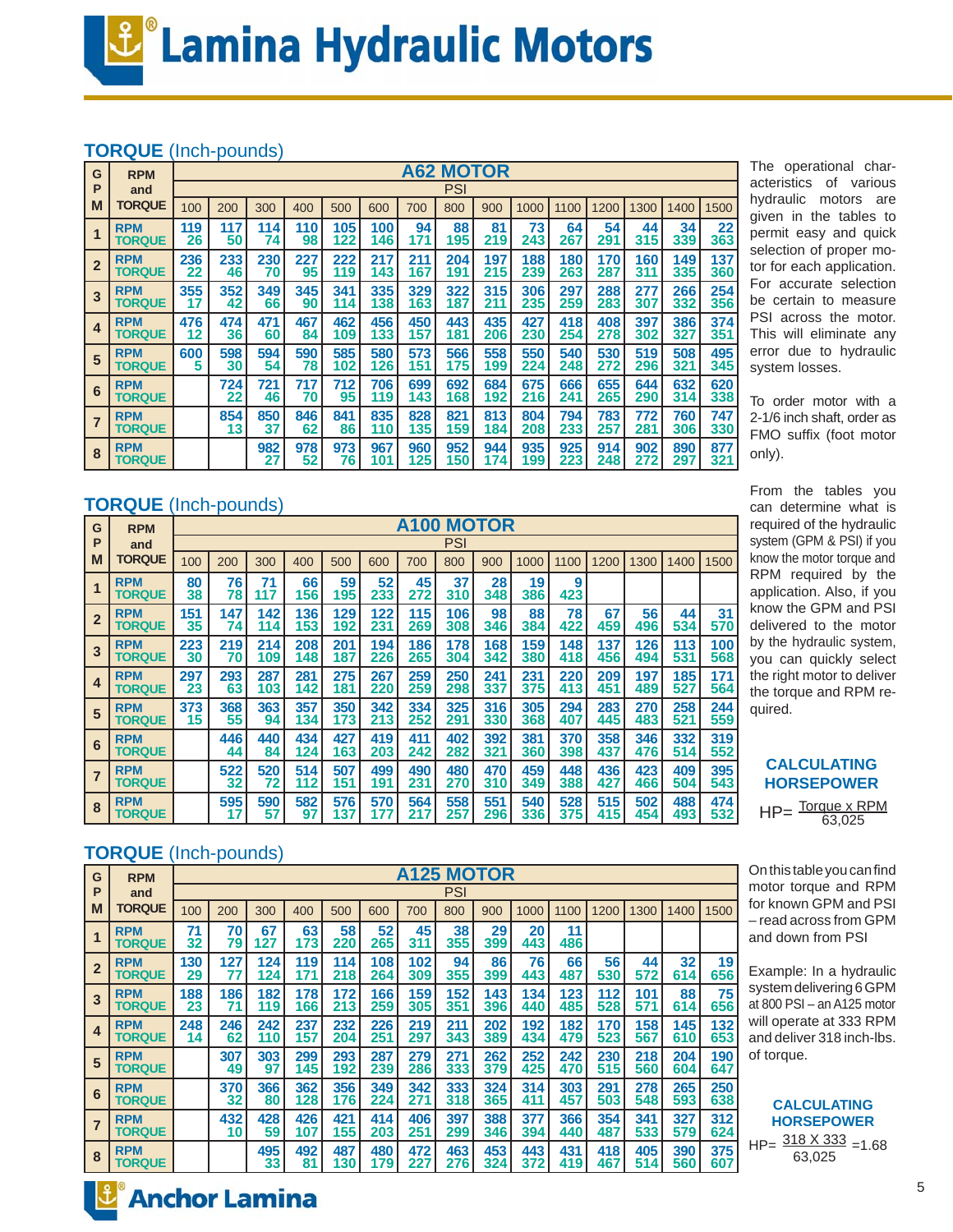# **E** Lamina Hydraulic Motors

|                        | <b>GEROTOR MOTOR</b>         |                                                     | A25   | A37   | A50   | A62   | A100  | A125  |
|------------------------|------------------------------|-----------------------------------------------------|-------|-------|-------|-------|-------|-------|
|                        |                              | DISPLACEMENT (cubic inches per revolution)          | 0.82  | 1.16  | 1.53  | 1.88  | 3.11  | 3.73  |
|                        | <b>GEROTOR SIZE (Inches)</b> |                                                     | 0.250 | 0.375 | 0.500 | 0.625 | 1.000 | 1.250 |
|                        | SPEED (Maximum RPM)          |                                                     | 2255  | 1592  | 1206  | 982   | 595   | 495   |
|                        |                              | <b>TORQUE (Maximum Inch-pounds)</b>                 | 149   | 222   | 284   | 363   | 570   | 656   |
|                        | F                            | <b>Standard Flange - Short Shaft</b>                | 3.55  | 3.55  | 3.55  | 3.60  | 3.80  | 3.90  |
|                        | <b>FMO</b>                   | Standard Flange - Long Shaft                        | 3.65  | 3.65  | 3.65  | 3.70  | 3.90  | 4.00  |
|                        | FM                           | Foot Mount - Long Shaft                             | 6.15  | 6.15  | 6.15  | 6.20  | 6.40  | 6.50  |
|                        | $F-T$                        | <b>Turned Down Flange - Short Shaft</b>             | 3.10  | 3.10  | 3.10  | 3.15  | 3.35  | 3.45  |
| Sample<br><b>Motor</b> | <b>FMO-T</b>                 | Turned Down Flange - Long Shaft                     | 3.20  | 3.20  | 3.20  | 3.25  | 3.45  | 3.55  |
| <b>Weights</b>         | <b>FA</b>                    | Aluminum Body & Flange - Short Shaft                | 2.45  | 2.45  | 2.45  | 2.50  | 2.70  | 2.80  |
| (pounds)               | <b>FMOA</b>                  | Aluminum Body & Flange - Long Shaft                 | 2.55  | 2.55  | 2.55  | 2.60  | 2.80  | 2.90  |
|                        | F-TA                         | Aluminum Body & Turned Down<br>Flange - Short Shaft | 2.30  | 2.30  | 2.30  | 2.35  | 2.55  | 2.65  |
|                        | <b>FMO-TA</b>                | Aluminum Body & Turned Down<br>Flange - Long Shaft  | 2.40  | 2.40  | 2.40  | 2.45  | 2.65  | 2.75  |

The rotor gear of these low-weight motors rolls through four complete "CYCLES" for each revolution of the output shaft. Thus, four times greater torque at one-fourth of the conventional speed is obtained without the use of gear reducers. In other words, with Lamina Motors the same amount of torque is assured as you would get from a much larger ordinary motor that is considerably more expensive.

Of considerable importance to application design engineers is the smooth rotation and long life of these unique motors. Because the motors have five fluid chambers, the inherent four-to-one ratio provides twenty fluid power cycles for each revolution of the output shaft. This feature assures a distinct addition, Lamina motors have only three moving parts (motor shaft, spline drive, gerotor star) – this greatly extends the service life.

Within the broad range of each gerotor, any torque or speed can be readily secured. Also the various sizes of gerotors available

| <b>ALL MOTORS</b>         |                  |
|---------------------------|------------------|
| <b>Minimum Flow Rate</b>  | 1 GPM            |
| <b>Maximum Flow Rate</b>  | 8 GPM            |
| <b>Minimum Pressure</b>   | 100 psi          |
| <b>Maximum Pressure</b>   | 1500 psi         |
| Maximum Side Load         | 300 pounds force |
| <b>Maximum Push Force</b> | 500 pounds force |
| <b>Maximum Pull Force</b> | 300 pounds force |

provide a torque range from 0 to 656 inch-lbs. and R.P.M. ranging from 0 to 2255. High selectivity to exactly meet requirements is inherent in these motors.

Lamina recommends parallel circuits versus series circuits, because the back pressure generated cannot exceed 300 psi.

Recommended Oil: Mobil® DTE 13 (ISO-32 Hydraulic Oil).



6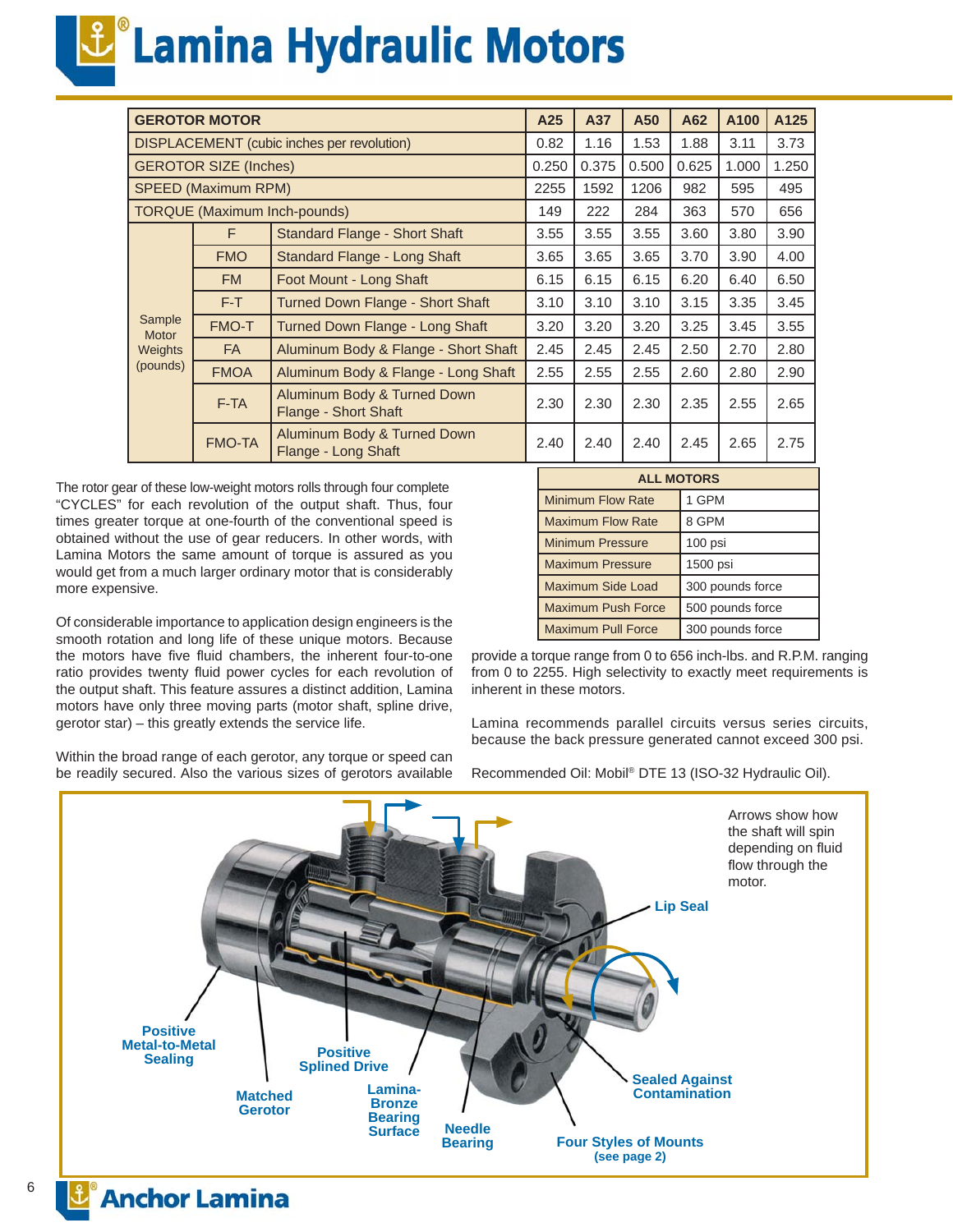# **Lamina Hydraulic Motors**



|                    | <b>HYDRAULIC MOTOR COMPONENT PARTS</b> |                                            |                                                   |                                                                       |                              |                         |                                                       |  |  |  |  |  |
|--------------------|----------------------------------------|--------------------------------------------|---------------------------------------------------|-----------------------------------------------------------------------|------------------------------|-------------------------|-------------------------------------------------------|--|--|--|--|--|
| <b>Item</b><br>No. | <b>PART</b><br><b>NUMBER</b>           | <b>PART DESCRIPTION</b>                    | <b>NOTE</b>                                       | <b>Item</b><br>No.                                                    | <b>PART</b><br><b>NUMBER</b> | <b>PART DESCRIPTION</b> | <b>NOTE</b>                                           |  |  |  |  |  |
| $\mathbf{1}$       | <b>BSS-1</b>                           | <b>Blood Slinger Shield</b>                | Optional Seal - order separately                  | 12                                                                    | 15CFMK                       | Motor Shaft with Key    | FMO only-3/16 x 1-1/4 Key                             |  |  |  |  |  |
| 2                  | 48CF                                   | Dirt Seal                                  | All motors                                        | 13                                                                    | 13CA-1/4                     | <b>Spline Drive</b>     | A25 motors only                                       |  |  |  |  |  |
| 3                  | 60CFM                                  | Foot Mount                                 | FM style motors only                              | 13                                                                    | 13C                          | <b>Spline Drive</b>     | A37, A50, A62, A100, A125 only                        |  |  |  |  |  |
| $\overline{4}$     | 52CFM                                  | <b>Shaft Bearing</b>                       | FM style motors only                              | 14                                                                    | <b>11CF</b>                  | Motor Body              | All motors except Aluminum                            |  |  |  |  |  |
| 5                  | <b>SHCS010050F</b>                     | Screw (10-32x1/2)                          | All motors - 5 required                           | 14                                                                    | 11CF-ALUM                    | Motor Body              | Aluminum                                              |  |  |  |  |  |
| 6                  | <b>50C</b>                             | Copper Washer Seal                         | All motors - 10 required                          | 15                                                                    | 27CA-.125                    | Gerotor Spacer          | A62 motors only                                       |  |  |  |  |  |
| $\overline{7}$     | <b>10CF</b>                            | Round Flange                               | <b>Standard Flange</b>                            | 15                                                                    | 27CD-.500                    | Gerotor Spacer          | A100 motors only                                      |  |  |  |  |  |
| $\overline{7}$     | 10CF-2-BOLT                            | <b>Oval Flange</b>                         | Ordering suffix "-2B"                             | 15                                                                    | 27CB-.745                    | Gerotor Spacer          | A125 motors only                                      |  |  |  |  |  |
| $\overline{7}$     | 10CF-4-BOLT                            | Square Flange                              | Ordering suffix "-4B"                             | 16                                                                    | <b>14CF</b>                  | Gerotor cover           | All motors                                            |  |  |  |  |  |
| $\overline{7}$     | <b>10CF-T</b>                          | <b>Turned Down Flange</b>                  | Ordering suffix "-T"                              | 17                                                                    | <b>39CF</b>                  |                         | Screw (10-32x1-1/4) A25, A37, A50 & A62 - 5 reg.      |  |  |  |  |  |
| $\overline{7}$     | 10CF-ALUM                              | Round Flange                               | Aluminum                                          | 17                                                                    | 39B-A                        |                         | Screw (10-32x1-3/4) $ $ A100 motors only - 5 required |  |  |  |  |  |
| $\overline{7}$     | 10CF-2B-ALUM                           | Oval Flange                                | Aluminum                                          | 17                                                                    | <b>39CF-A</b>                | Screw (10-32x2)         | A125 motors only - 5 required                         |  |  |  |  |  |
| $\overline{7}$     | 10CF-4B-ALUM                           | Square Flange                              | Aluminum                                          | 19                                                                    | 12C-.406                     | Separator Plate         | A25 motors only                                       |  |  |  |  |  |
| $\overline{7}$     | 10CF-T-ALUM                            | <b>Turned Down Flange</b>                  | Aluminum                                          | 19                                                                    | 12C-.281                     | Separator Plate         | A37 motors only                                       |  |  |  |  |  |
| 8                  | <b>SHCS031075</b>                      | Screw (5/16-18x3/4)                        | FM style motors only                              | 19                                                                    | 12C-.156                     | Separator Plate         | A50, A62, A100, A125 motors only                      |  |  |  |  |  |
| 9                  | 31C                                    | Shaft Seal - Teflon                        | <b>Standard Seal</b>                              | 20                                                                    | 18C-1/4                      | <b>Gerotor Assembly</b> | A25 motors only                                       |  |  |  |  |  |
| 9                  | 31C-VITON                              | Shaft Seal - Viton                         | <b>Optional Seal</b>                              | 20                                                                    | 18C-3/8                      | Gerotor Assembly        | A37 motors only                                       |  |  |  |  |  |
| 10                 | 64CF                                   | <b>Thrust Race</b>                         | All motors                                        | 20                                                                    | 18C-1/2                      | <b>Gerotor Assembly</b> | A50 motors only                                       |  |  |  |  |  |
| 11                 | <b>17CF</b>                            | <b>Thrust Bearing</b>                      | All motors - 2 required                           | 20                                                                    | 18C-5/8                      | <b>Gerotor Assembly</b> | A62 motors only                                       |  |  |  |  |  |
| 12                 | <b>15CF</b>                            | Motor Shaft - Short                        | F style motors only                               | 20                                                                    | 18C-1                        | <b>Gerotor Assembly</b> | A100 motors only                                      |  |  |  |  |  |
| 12                 | 15CFM                                  | Motor Shaft - Long                         | FM & FMO style motors only                        | 20                                                                    | 18C-1-1/4                    | Gerotor Assembly        | A125 motors only                                      |  |  |  |  |  |
| 12                 | <b>15CF-2</b>                          | Motor Shaft - 2 Flats                      | F style motors only                               |                                                                       |                              | <b>SEAL KITS</b>        |                                                       |  |  |  |  |  |
| 12                 | <b>15CFM-2</b>                         | Motor Shaft - 2 Flats                      | FMO style motors only                             |                                                                       | <b>ASK-1</b>                 |                         | Seal Kit includes (1) 31C, (1) 48CF, (10) 50C &       |  |  |  |  |  |
| 12                 | 15CFMH-2                               | Motor Shaft - 2 Flats                      | FM style motors only                              |                                                                       |                              | (2) 17CF                |                                                       |  |  |  |  |  |
| 12                 | 15CFT                                  | Motor Shaft - Tapped   F style motors only |                                                   | Seal Kit includes (1) 31C-VITON, (1) 48CF, (10)<br><b>VITON-ASK-1</b> |                              |                         |                                                       |  |  |  |  |  |
| 12                 | 15CFMT                                 |                                            | Motor Shaft - Tapped   FM & FMO style motors only |                                                                       |                              | 50C & (2) 17CF          |                                                       |  |  |  |  |  |

# **L**<sup>t</sup> Anchor Lamina